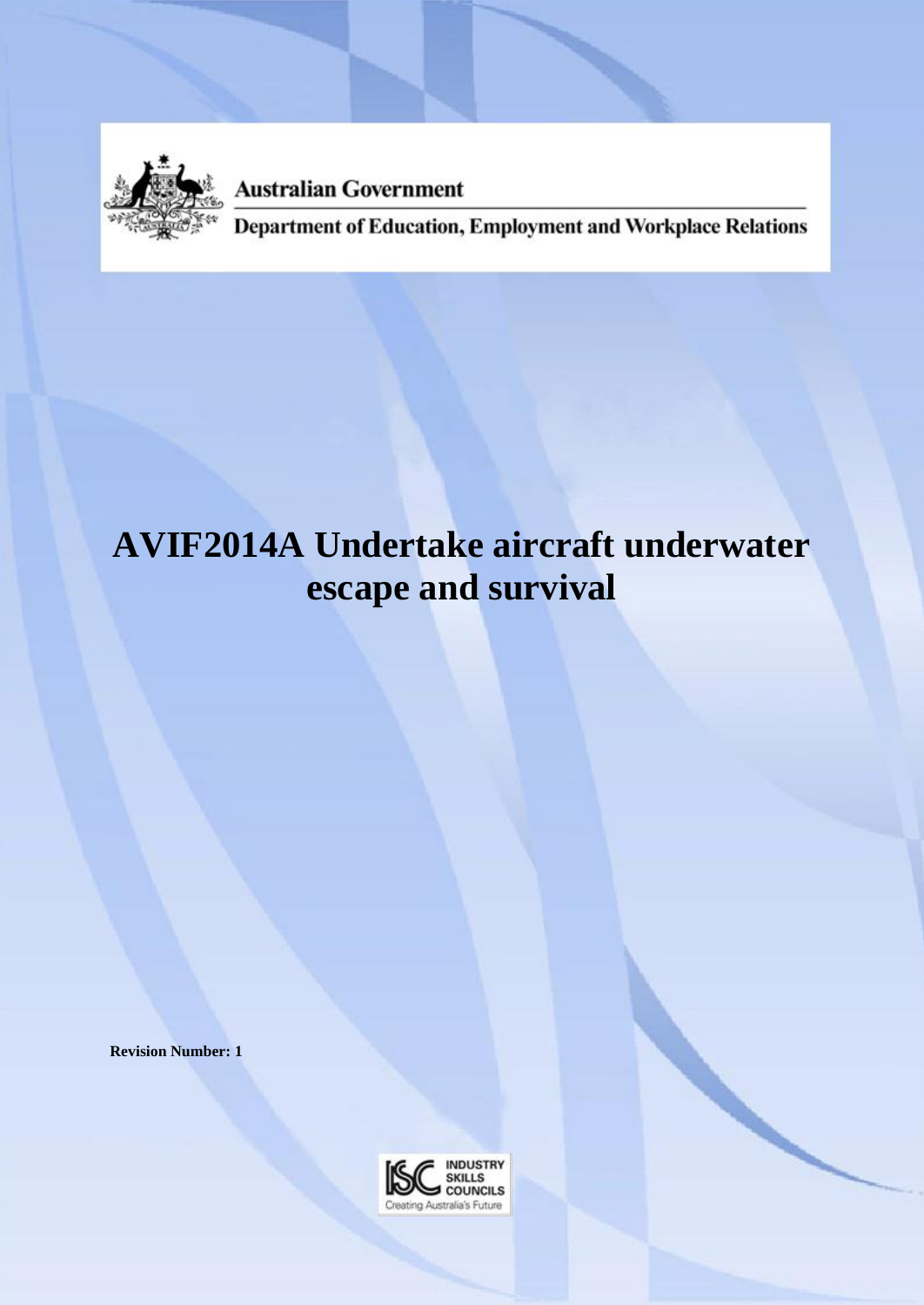#### **AVIF2014A Undertake aircraft underwater escape and survival**

# **Modification History**

Not applicable.

# **Unit Descriptor**

**Unit Descriptor** This unit involves the skills and knowledge required to exit an aircraft during underwater escape situations, including making appropriate survival decisions and working with others. Licensing, legislative, regulatory or certification requirements are applicable to this unit.

### **Application of the Unit**

**Application of the Unit** Work involves the application of safety and escape policies, regulations, protocols and procedures required to safely escape an aircraft underwater and survive in a marine environment. Use for ADF Aviation is to be in accordance with relevant Defence Orders and Instructions and applicable Civil Aviation Safety Authority (CASA) compliance. Work is performed under limited supervision within organisational guidelines. It may be conducted as part of a team. This unit of competency is nominally packaged at Certificate II.

### **Licensing/Regulatory Information**

Not applicable.

# **Pre-Requisites**

Not applicable.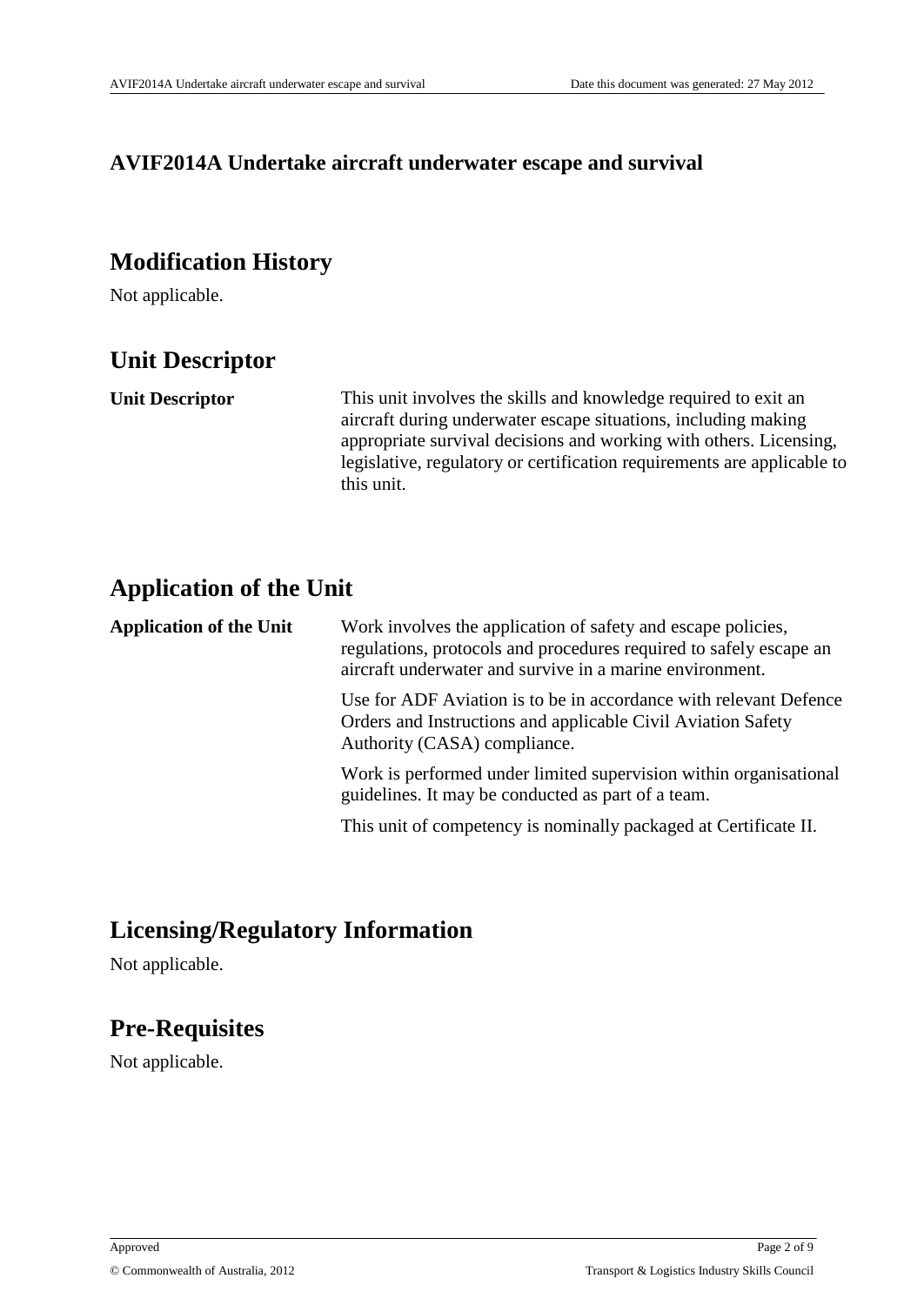### **Employability Skills Information**

**Employability Skills** This unit contains employability skills.

# **Elements and Performance Criteria Pre-Content**

Elements describe the essential outcomes of a unit of competency.

Performance criteria describe the required performance needed to demonstrate achievement of the element. Assessment of performance is to be consistent with the evidence guide.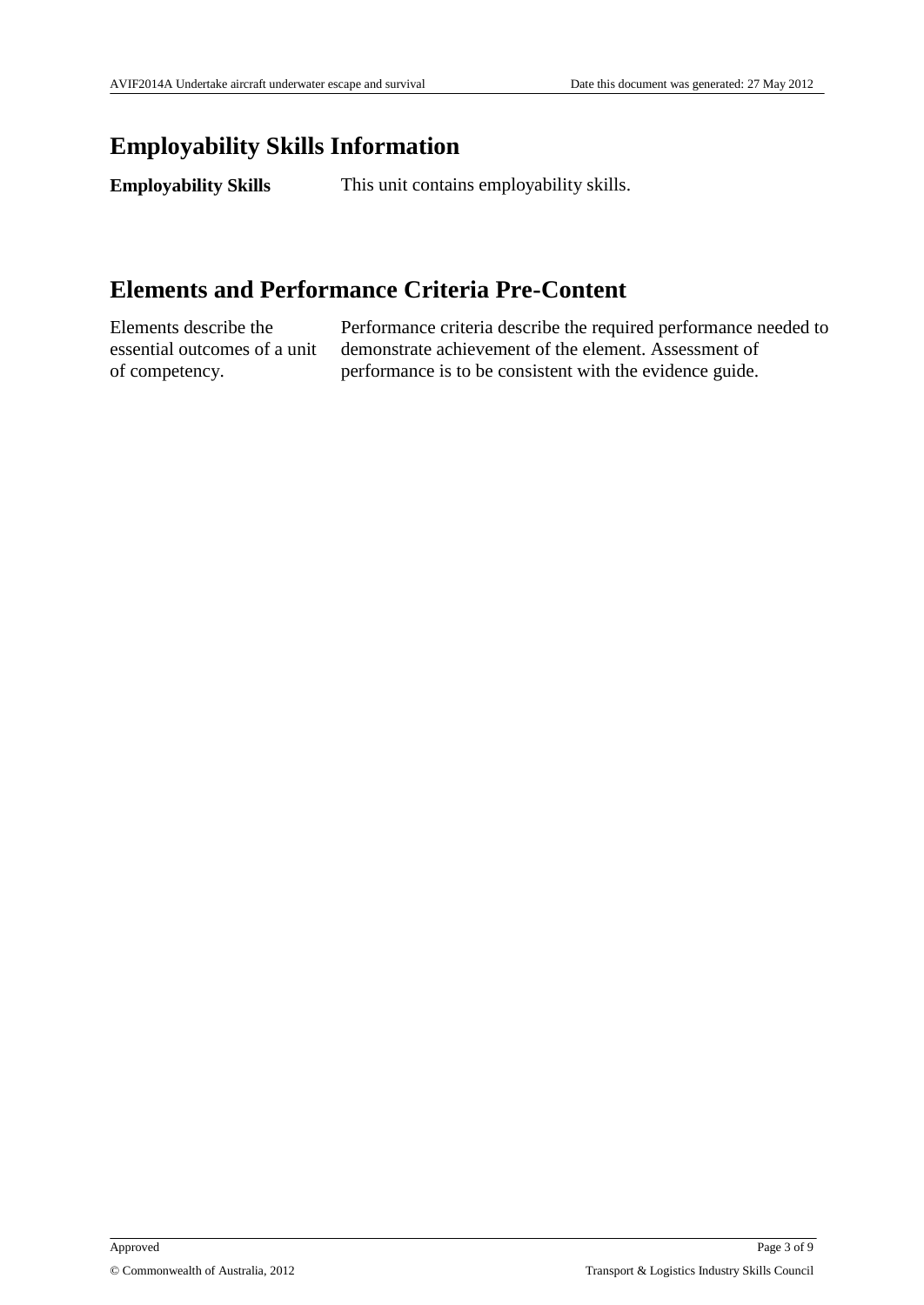# **Elements and Performance Criteria**

| <b>ELEMENT</b> |                                           | PERFORMANCE CRITERIA                                                                                |
|----------------|-------------------------------------------|-----------------------------------------------------------------------------------------------------|
| 1              | <b>Prepare for aircraft</b><br>ditching   | 1.1 Nature and extent of aircraft situation is communicated and<br>acknowledgment is confirmed      |
|                |                                           | 1.2 Personal items within the cabin are secured prior to ditching                                   |
|                |                                           | 1.3 Restraint devices and survival equipment are checked, fastened<br>and secured prior to ditching |
|                |                                           | 1.4 Primary and secondary egress routes, exits and equipment are<br>located                         |
|                |                                           | 1.5 Brace position is adopted                                                                       |
| 2              | <b>Undertake evacuation</b>               | 2.1 Spatial orientation is conducted                                                                |
|                | from the aircraft                         | 2.2 Egress points are located                                                                       |
|                |                                           | 2.3 Exits are jettisoned and cleared                                                                |
|                |                                           | 2.4 Restraint devices are released                                                                  |
|                |                                           | 2.5 Aircraft is egressed                                                                            |
|                |                                           | 2.6 Surface is cleared                                                                              |
| 3              | <b>Conduct rescue</b><br>recovery process | 3.1 Safety equipment is deployed in accordance with workplace<br>procedures                         |
|                |                                           | 3.2 Position indicating and signalling devices are deployed                                         |
|                |                                           | 3.3 Rescue recovery techniques are applied                                                          |
| 4              | <b>Control survival</b>                   | 4.1 Potential hazards are identified and controlled                                                 |
|                | hazards                                   | 4.2 Swimming techniques with a life jacket are applied                                              |
|                |                                           | 4.3 Hypothermia management techniques are employed                                                  |
|                |                                           | 4.4 Raft boarding and righting techniques are employed                                              |
|                |                                           | 4.5 Emergency supplies and equipment are managed                                                    |
|                |                                           |                                                                                                     |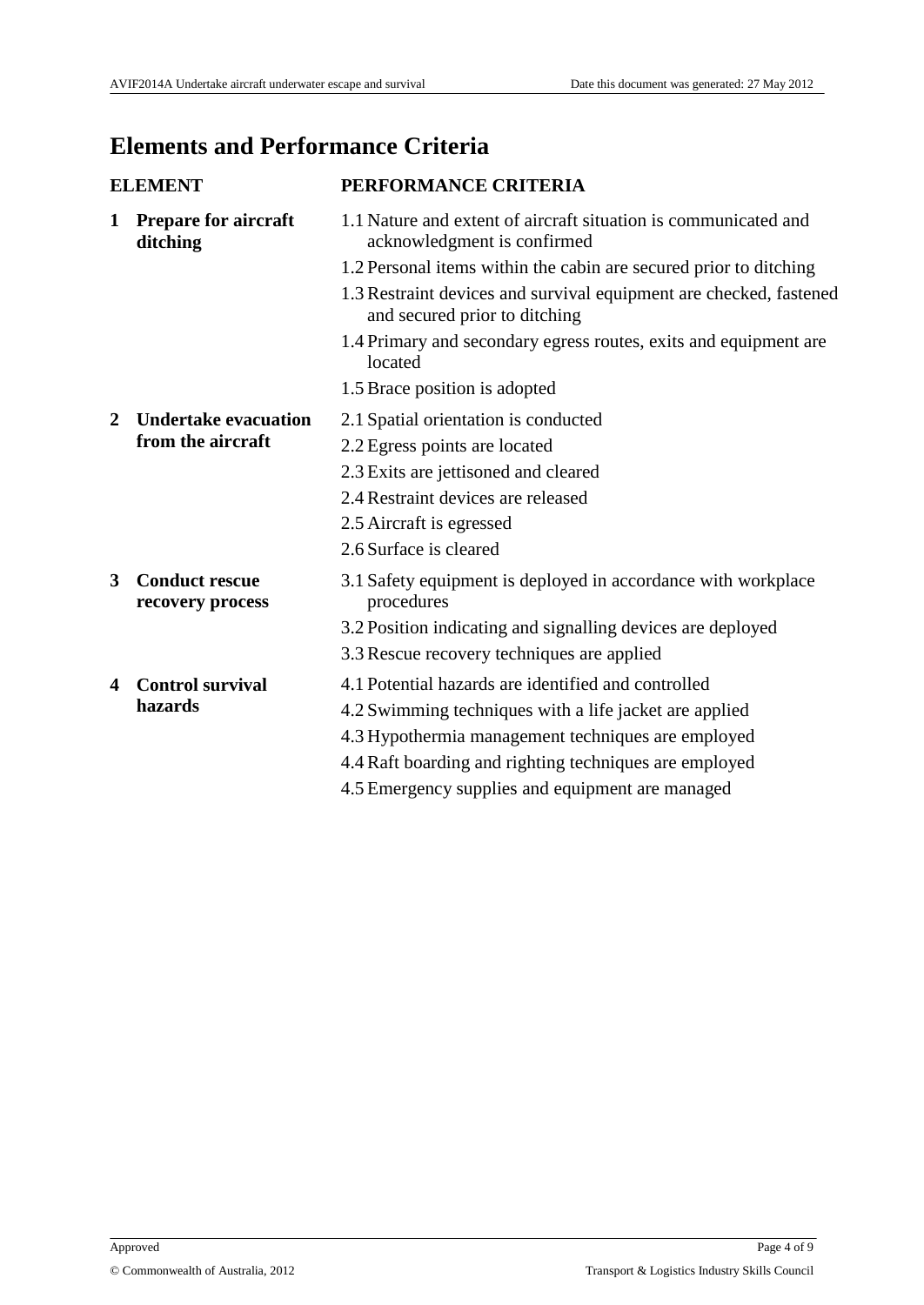# **Required Skills and Knowledge**

#### **REQUIRED KNOWLEDGE AND SKILLS**

This describes the essential knowledge and skills and their level required for this unit.

#### **Required knowledge**:

- Regulations, legislation, organisational policy and procedures in relation to aircraft underwater escape and survival
- In Defence context, relevant Defence Orders and Instructions
- Relevant OH&S and environmental procedures and regulations
- Aircraft escape techniques
- Aircraft egress and exit systems
- Hazards exiting aircraft during emergency situations
- Inverted and submerged aircraft escape techniques
- Safety equipment operation
- Emergency equipment deployment and operation
- Rescue and recovery techniques
- Workplace procedures for undertaking aircraft underwater escape and survival
- Manufacturers instructions for equipment used for aircraft underwater escape and survival
- Risks that exist when undertaking aircraft underwater escape and survival and related risk control procedures and precautions
- Problems that may occur when undertaking aircraft underwater escape and survival and appropriate action that should be taken in each case

#### **Required skills**:

- Perform aircraft egress and exit operation
- Operate emergency equipment
- Operate safety equipment
- Perform inverted and submerged aircraft escape techniques
- Apply hypothermia prevention and reduction techniques
- Perform life jacket swimming techniques
- Communicate effectively with others when undertaking aircraft underwater escape and survival
- Read, interpret and follow instructions, regulations, procedures and other information relevant to undertaking aircraft underwater escape and survival
- Complete documentation related to undertaking aircraft underwater escape and survival
- Work collaboratively with others when undertaking aircraft underwater escape and survival
- Adapt appropriately to cultural differences in the workplace, including modes of behaviour and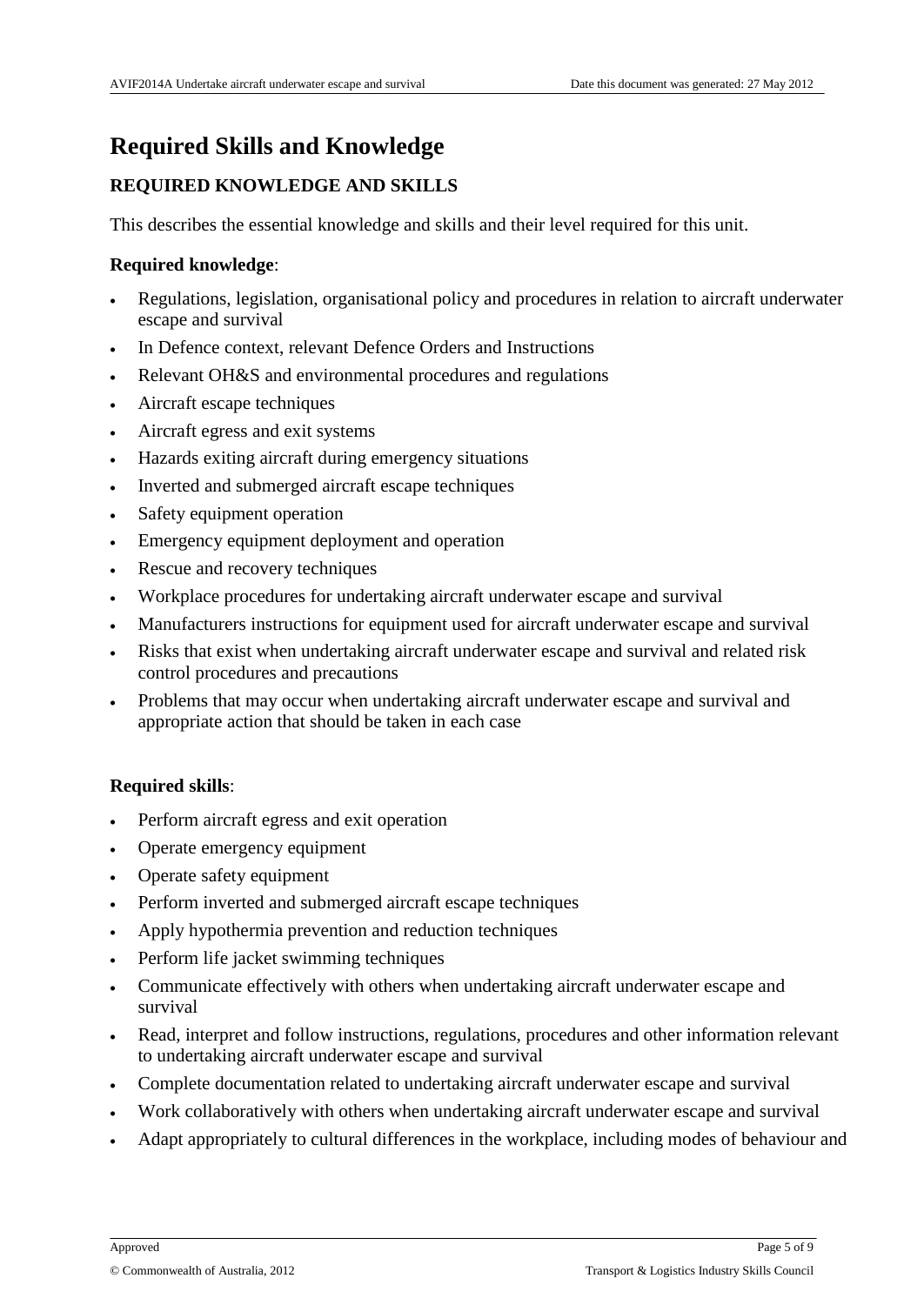#### **REQUIRED KNOWLEDGE AND SKILLS**

interactions with others

- Promptly report and/or rectify any identified problems that may occur when undertaking aircraft underwater escape and survival in accordance with regulatory requirements and workplace procedures
- Implement contingency plans for unexpected events that may arise when undertaking aircraft underwater escape and survival
- Apply precautions and required action to minimise, control or eliminate hazards that may exist when undertaking aircraft underwater escape and survival
- Monitor and anticipate operational problems and hazards and take appropriate action
- Monitor work activities in terms of planned schedule
- Modify activities dependent on differing workplace contingencies, situations and environments
- Work systematically with required attention to detail without injury to self, others or damage to goods or equipment
- Adapt to differences in equipment and operating environment in accordance with standard operating procedures
- Select and use required personal protective clothing and equipment conforming to industry and OH&S standards
- Implement OH&S procedures and relevant regulations
- Identify and correctly use equipment required to undertake aircraft underwater escape and survival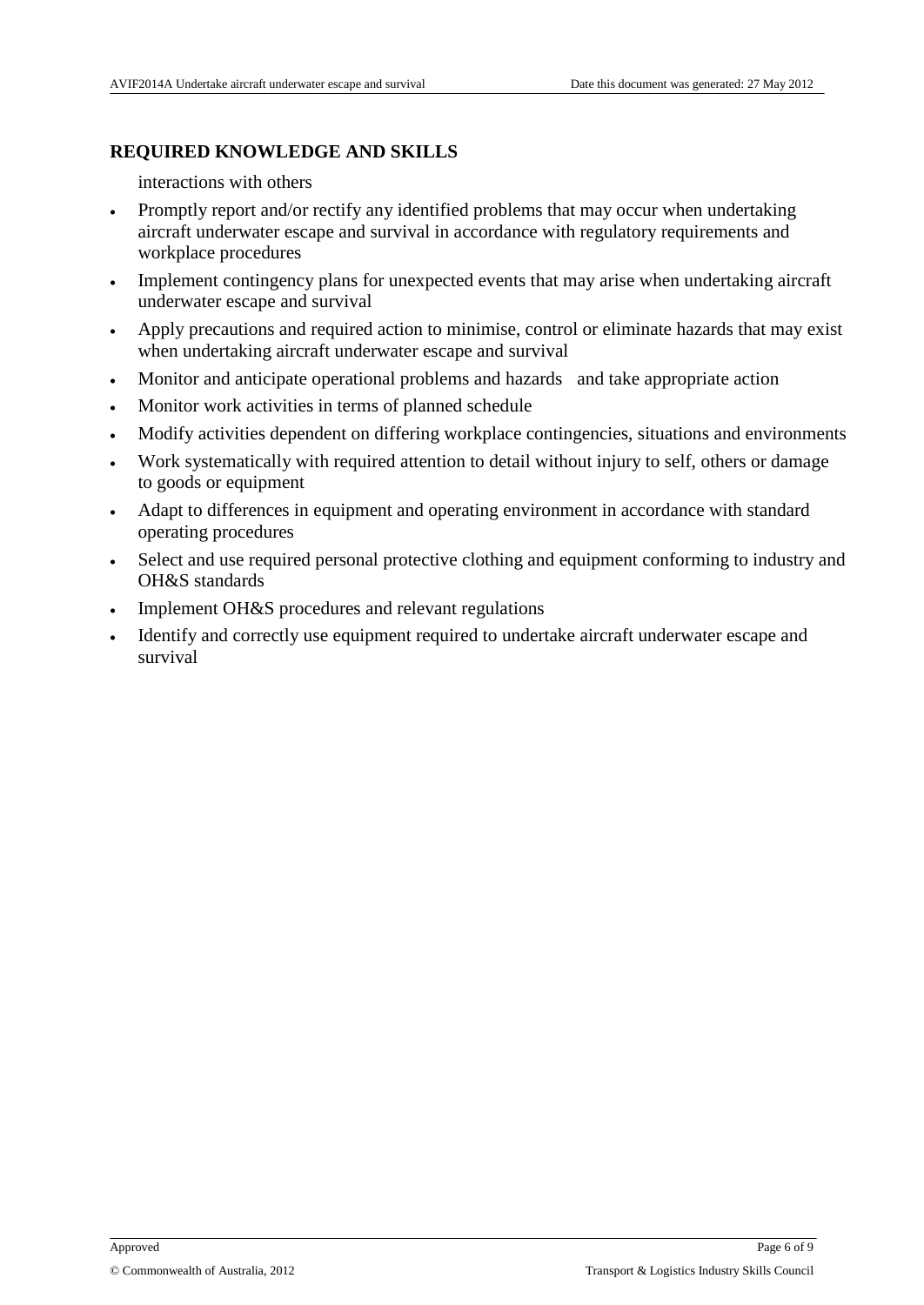# **Evidence Guide**

#### **EVIDENCE GUIDE**

The Evidence Guide provides advice on assessment and must be read in conjunction with the performance criteria, required knowledge and skills, the range statement and the assessment guidelines for this Training Package.

**Critical aspects for assessment and evidence required to demonstrate competency in this unit**

**Context of and specific resources** 

**for assessment**

- The evidence required to demonstrate competency in this unit must be relevant to and satisfy all of the requirements of the elements and performance criteria of this unit and include demonstration of:
- securing all personal items, restraint devices and survival equipment prior to ditching
- releasing restraint devices and egressing aircraft
- applying rescue recovery techniques
- employing life jacket swimming, raft boarding and raft righting techniques
- employing hypothermia management techniques
- Performance is demonstrated consistently over a period of time and in a suitable range of contexts
- Resources for assessment include:
- a range of relevant exercises, case studies and/or other simulated practical and knowledge assessment, and/or
- access to an appropriate range of relevant operational situations in the workplace
- In both real and simulated environments, access is required to:
- relevant and appropriate materials and equipment, and
- applicable documentation including workplace procedures, regulations, codes of practice and operation manuals
- **Method of assessment**  $\cdot$  Assessment of this unit must be undertaken by a registered training organisation
	- As a minimum, assessment of knowledge must be conducted through appropriate written/oral tests
	- Practical assessment must occur:
	- through activities in an appropriately simulated environment at the registered training organisation, and/or
	- in an appropriate range of situations in the workplace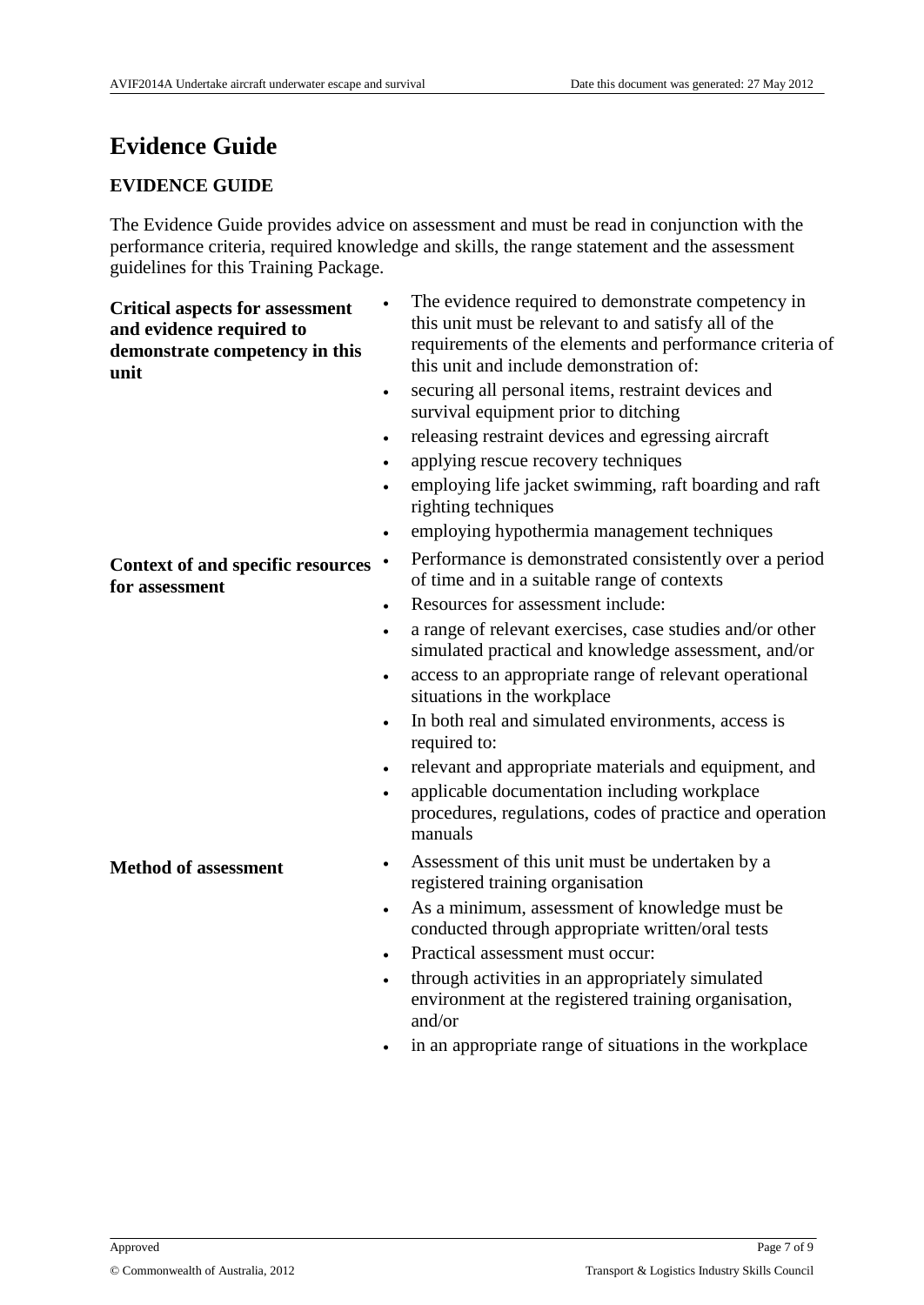# **Range Statement**

#### **RANGE STATEMENT**

The range statement relates to the unit of competency as a whole. It allows for different work environments and situations that may affect performance.

| Restraint devices may include:                                                                                                       | harnesses<br>crewman harness<br>operational contingency loading equipment (Military only)<br>$\bullet$                                                                     |
|--------------------------------------------------------------------------------------------------------------------------------------|----------------------------------------------------------------------------------------------------------------------------------------------------------------------------|
| Survival equipment may include:                                                                                                      | emergency breathing system<br>$\bullet$<br>life jackets                                                                                                                    |
| Surface clearing may include                                                                                                         | splashing the surface to clear oil/fuel<br>$\bullet$                                                                                                                       |
| Safety equipment may include:                                                                                                        | strobe lights<br>$\bullet$<br>position locating beacons<br>flares<br>life jackets<br>life rafts                                                                            |
| Position indicating and signalling<br>devices may include:                                                                           | strobe lights<br>$\bullet$<br>position locating beacons<br>flares                                                                                                          |
| Rescue recovery techniques may<br>include:                                                                                           | winching<br>rescue vessel                                                                                                                                                  |
| Potential hazards may include:<br>Swimming techniques with a life<br>jacket may include:                                             | environment<br>weather<br>sea state<br>$\bullet$<br>cold shock<br>single<br>$\bullet$<br>group                                                                             |
| Hypothermia management<br>techniques may include:                                                                                    | group help<br>$\bullet$<br>help position for single person heat retention<br>$\bullet$                                                                                     |
| Emergency supplies and<br>equipment may include:                                                                                     | survival equipment<br>$\bullet$<br>positioning equipment                                                                                                                   |
| Dependent on the type of<br>organisation concerned and the<br>local terminology used, workplace<br>procedures may be referred to as: | company procedures<br>enterprise procedures<br>$\bullet$<br>organisational procedures<br>$\bullet$<br>established procedures<br>standard operating procedures<br>$\bullet$ |
| Information/documents may<br>include:                                                                                                | relevant sections of Civil Aviation Safety Regulations and<br><b>Civil Aviation Orders</b>                                                                                 |